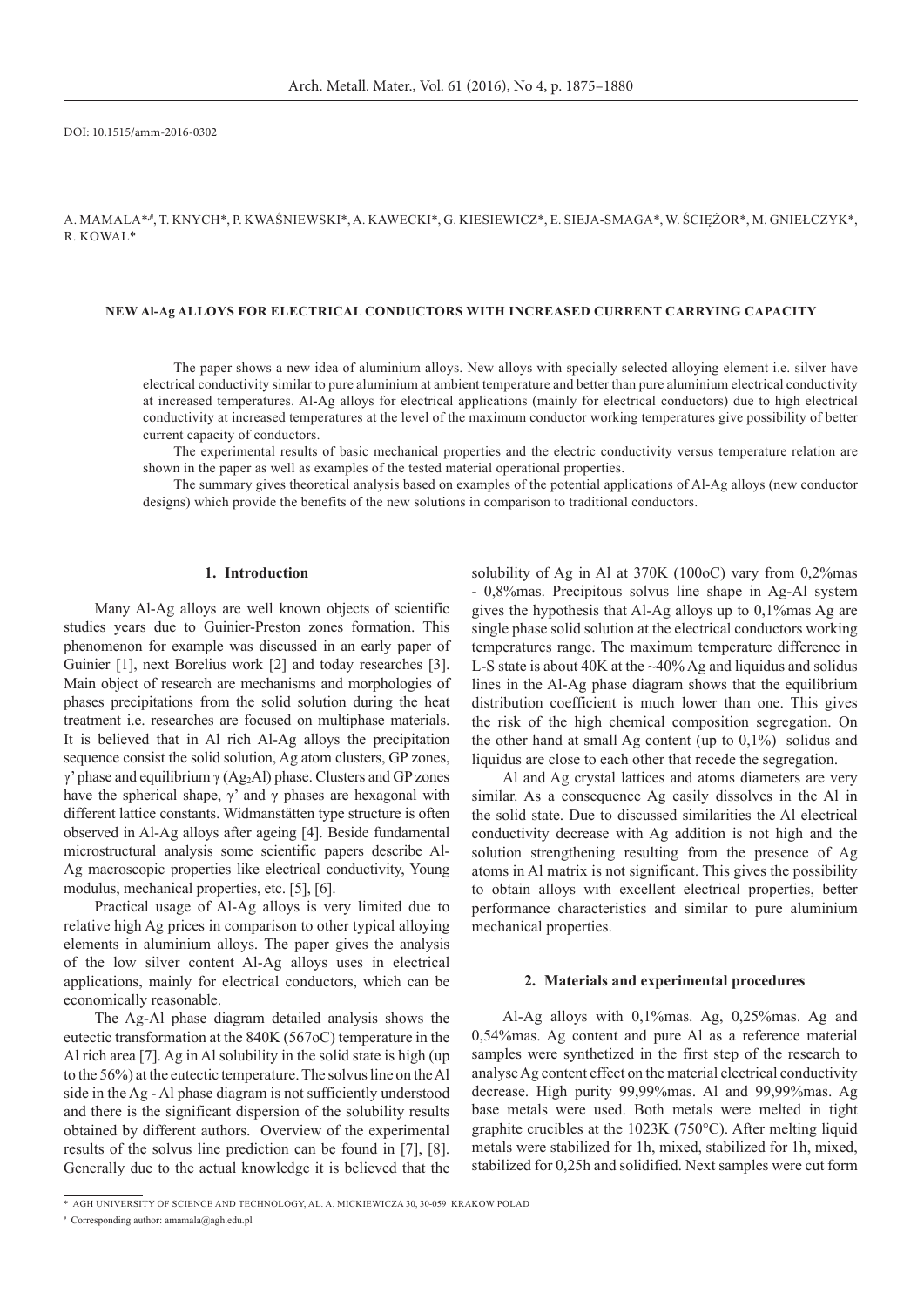solidified billets. Material electrical conductivities at ambient temperature were measured on the samples. After that samples were homogenised at 873K/100h (600°C/100h) and quenched to water. Electrical conductivity measurements were done and samples were cold deformed (total strain 80%) followed by the final electrical conductivity measurements.

Al-Ag alloys with Ag content up to 0,1%mas. were synthetized in the second research step. EN AW 1350 and EN AW 1370 (i.e. min. 99,5%-99,7% commercial purity aluminium) are often used for electrical conductors. For the advanced applications sometimes 99,85% purity Al is used and samples for the tests was prepared from this grade material. Main Al contaminations: 0,1%mas Fe 0,04%mas Si and Cu, Mg, Mn, Zn trace level. Heavy elements (V, Ti, Zr, Cr) content were controlled to provide high electrical conductivity. 99,99%mas Ag was used too.

The 10mm diameter rods were cast form 0,025%mas. Ag (AlAg0,025), 0,050%mas. Ag (AlAg0,05), 0,10%mas. Ag (AlAg0,1) Al-Ag alloys and reference materials (99,85%mas. Al). All materials to test were prepared by the same procedure like in the first step of research.

Electrical and mechanical properties were measured for as cast and homogenised materials and next 3mm diameter wires were prepared by cold drawing (total strain 91%). Tensile tests and stress relaxation tests were performed on the wires in the hard drawn temper. Softening behaviour of selected materials (Al and AlAg0,1) were analysed too.

Identification of tested materials electrical properties as a function of the temperature was the key part of the research. This allows to calculate current carrying capacity of conductors fabricated from tested materials. To perform those tests wires were heated up with 20°C intervals and resistances were measured. The increased temperature resistance and the ambient temperature resistance ratio versus the temperature increase relationships were done and temperature coefficients of resistance were calculated by the linear approximations.

On this basis the theoretical analysis of the Al-Ag alloys application as electrical conductors were performed.



### **3. Research results and analysis**

Fig. 1. Ag content effect on the ambient temperature electrical conductivity of Al-Ag alloys. Materials prepared from 99,99%mas purity base metals



Fig. 2. Ag content (in the range 0,025mas. % to 0,1%mas) effect on the ambient temperature electrical conductivity of Al-Ag alloys. Materials prepared from commercial purity aluminium used for electrical applications



Fig. 3. Vickers hardness of Al-Ag alloys (with Ag content up to 0,1%mas.) in different tempers



Fig. 4. Tensile tests of the Al and Al-Ag alloy wires after cold drawing (total strain 91%)

Fig. 1. shows Ag effect on Al-Ag alloy electrical conductivity (alloys prepared from high purity raw materials during the first step of the research). Electrical conductivity of materials in the as cast temper and after homogenisation and quenching are similar. This suggest that in all analysed cases Ag atoms locate mainly in Al solid solution. Materials after cold deformation exhibit slightly lower electrical conductivity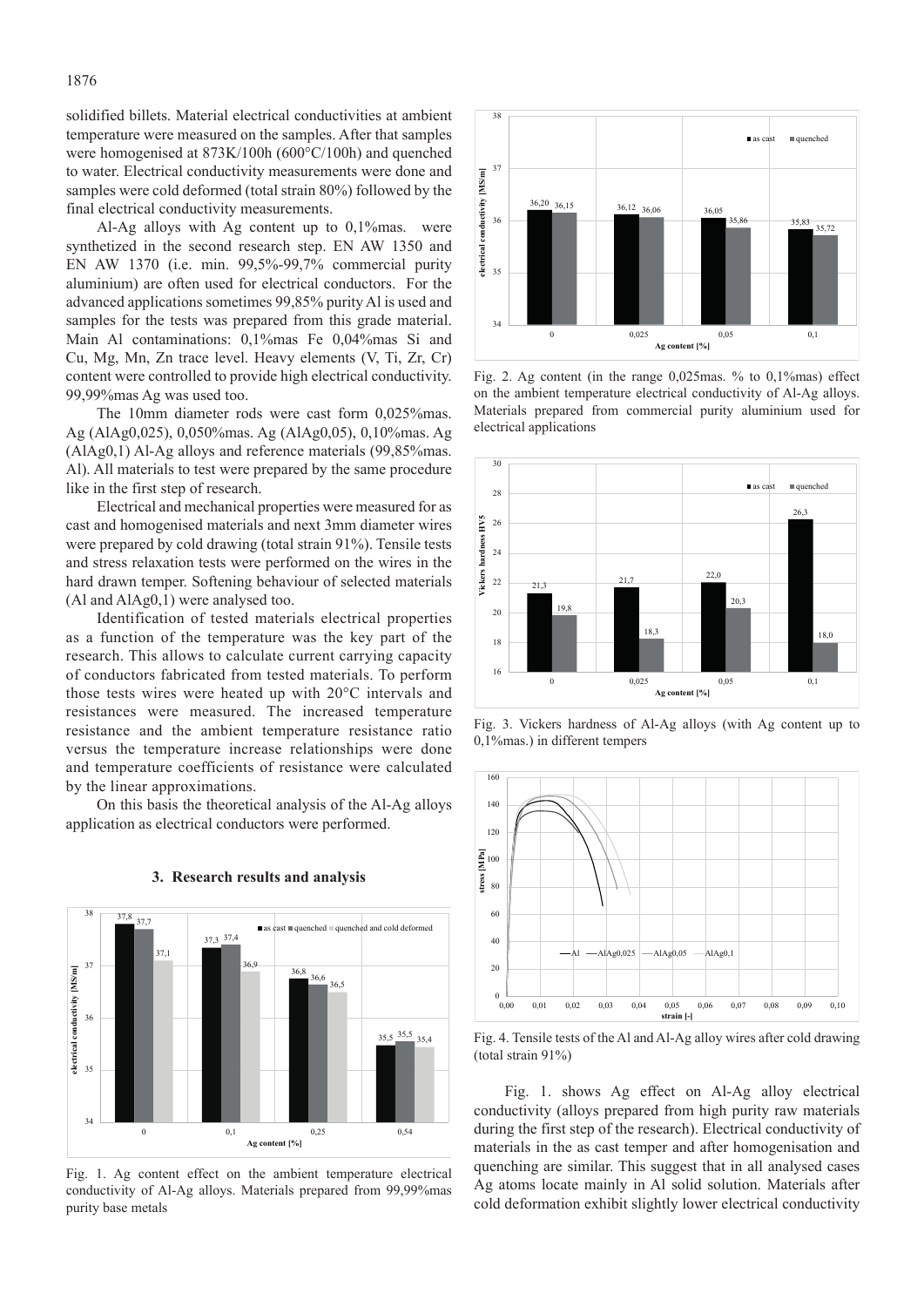due to defects accumulation during the deformation. The electrical conductivity of the material is roughly linear function of Ag content in the alloy. This agrees with Nordheim's rule. 0,43MS/m per 0,1%mas. Ag in the as cast temper and 0,41MS/m per 0,1%mas. Ag in the homogenised and quenched temper electrical conductivity decrease is observed. The measurements correspond quite well with literature data [9]



Fig. 5. Ambient temperature electrical conductivity of the Al and Al-Ag alloy wires after cold drawing (total strain 91%)



Fig. 6. Stress relaxation (tensile) tests of Al and Al-Ag alloy wires after cold drawing (total strain 91%). Initial stress 100MPa, temperature of test 293K (20°C)



Fig. 7. Softening of Al and AlAg0,1 measured by Vickers hardness changes as a function of heating temperature, hardness measurements at ambient temperature after heating and cooling



Fig. 8. Al and AlAg wires electrical resistance change as a function of temperature - resistance at increased temperature to resistance at ambient temperature ration versus temperature increase

Similar results of the Ag content at the level up to 0,1%mas. impact (in aluminium technical purity materials for the second stage of the research) on the material electrical conductivity are depictured on fig. 2. The homogenisation and quenching process does not affect significantly the electrical properties but a small decrease in the conductivity after quenching is clear. The observed difference of pure Al and AlAg0,1 electrical conductivity is 0,40MS/m - 0,43MS/m. This is similar to the case of materials made from high-purity elements. The results show clearly that 0,1%mas. Ag addition to Al of reduces the electrical properties of the material about 1%.

The as cast and quenched material hardness can be found on fig. 3. The Ag addition causes in small but clear Vickers hardness increase in as cast temper. It can be result of solution strengthening or grain size. Solution strengthening probably is not a key factor due to fact that after quenching hardness is almost equal in all analysed materials.

Tensile tests of the hard drawn wires are shown on fig. 4 while electrical conductivities on fig 5.

The difference in the tensile strength of tested materials in hard temper is below 5% which suggest that Al-Ag alloys with Ag content up to 0,1%mas Ag are quite similar to pure aluminium. Higher than for pure Al elongation to break during tensile test for AlAg0,05 and AlAg0,1 alloys are observed which may suggest higher formability of discussed alloys. Differences in the electrical conductivity between the studied wires are lower than in cast or quenched materials (see fig. 5). Rheological resistance (measured by the stress relaxation during tensile testing tests) of Al-Ag alloys is similar to pure Al (see fig. 6).

Addition of 0.1%mas. Ag to Al increases the initiation of the recrystallization temperature about 50K. It can be an important advantage of the Al-Ag alloys in electrical applications because the increase operating temperature range is possible when hard drawn temper wires are used. The softening behaviour is shown on fig. 7.

The most important utilitarian aspects of the paper are the material electrical conductivity versus temperature measurements. Temperature effect on electrical conductivity is generally known. In the cryogenic temperatures the electrical conductivity of materials is usually constant and in the higher temperatures the electrical conductivity decrease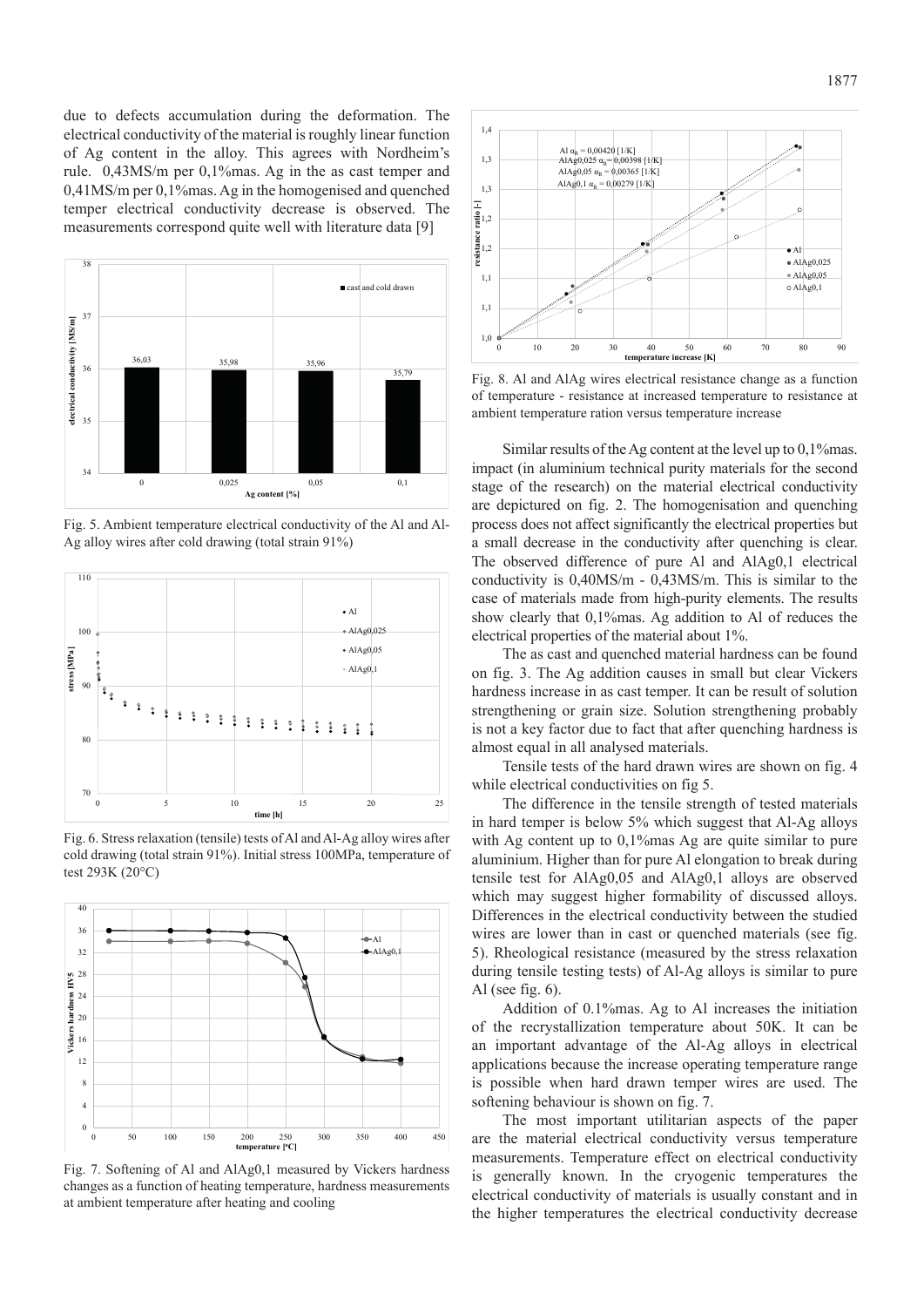with the temperature increase. The conductivity - temperature relationship is non-linear but in relative small temperature ranges can be successfully approximated via linearization. On this basis the temperature coefficient of resistance can be calculated from the slope of the line. Material electrical conductivity at ambient temperature and temperature coefficient of resistance are two main material constants which allow to conductor current capacity calculations.

Fig. 8. shows the temperature effect on the electrical resistance changes for tested Al-Ag alloys. The value of the temperature coefficient of resistance for pure Al is about 0,0042K-1. The temperature coefficient of resistance decrease with Ag content increase in alloy:  $AIAg0,025 - 0,0040/K^{-1}$ , AlAg0,05 - 0,0037K-1, AlAg0,1 - 0,0028/K-1. In fact this coefficient differentiates strongly the tested materials. This is the key for the increasing of the current carrying capacity of conductors made form Al-Ag alloys.

# **4. Theoretical analysis of current carrying capacity of the conductors with AlAg alloy wires in relation to the traditional conductors with Al wires**

The comparative analysis of the current carrying capacity of the conductors with AlAg alloy wires versus traditional conductors with aluminium wires example was prepared for the typical Hawk conductor (similar to polish AFL-6 240 conductor). The selected conductor is typical for the high voltage distribution lines (110kV, 220kV). The Hawk conductor has seven wire steel core and two layers of aluminium wires. Main Hawk construction details are shown in the tab. 1. Two options were analysed: conductors with wires in hard temper (hard drawn wires ACSR conductor) with nominal maximum operating temperature 353K (80°C) and conductors with wires in soft temper (soft - annealed wires ACSS conductors) with nominal maximum operating temperature 423K (150°C).



Fig. 9. Linear resistance of conductors from tab. 1 as a function of conductor temperature



Fig. 10. Current carrying capacity of conductors from tab. 1 for maximum operating temperature; ambient temperature 293K (20°C), wind velocity 0,5m/s, solar radiation 900W/m<sup>2</sup>

Linear resistance of analysed conductors design (see tab. 1) as a function of conductor temperature is shown on fig. 9.

Design of analysed conductors

### TABLE 1

| conductor type                                                                        | I (ACSR)      | П              | III (ACSS)     | IV           |
|---------------------------------------------------------------------------------------|---------------|----------------|----------------|--------------|
| core material                                                                         | steel wire    | steel wire     | steel wire     | steel wire   |
| core construction (no of wires in layers)                                             | $1 + 6$       | $1+6$          | $1 + 6$        | $1+6$        |
| core wire diameter [mm]                                                               | 2,67          | 2,67           | 2,67           | 2,67         |
| core diameter [mm]                                                                    | 8,01          | 8,01           | 8,01           | 8,01         |
| core cross section [mm <sup>2</sup> ]                                                 | 39,2          | 39,2           | 39,2           | 39,2         |
| external layers material                                                              | $\mathsf{A}1$ | $AlAg0,1$ hard | A <sup>1</sup> | AlAg0,1 soft |
|                                                                                       | hard temper   | temper         | soft temper    | temper       |
| external layers construction (no of wires in layers)                                  | $10+16$       | $10+16$        | $10+16$        | $10+16$      |
| external layers wire diameter [mm]                                                    | 3,44          | 3,44           | 3,44           | 3,44         |
| conductor diameter [mm]                                                               | 21,77         | 21,77          | 21,77          | 21,77        |
| external layers cross section [mm <sup>2</sup> ]                                      | 241,7         | 241,7          | 241,7          | 241,7        |
| external layers material conductivity [MS/m]                                          | 36,0          | 35,8           | 36,2           | 35,8         |
| factor of the resistance increase due to stranding [%]                                | 2,2           | 2,2            | 2,2            | 2,2          |
| linear resistance of conductor at ambient temperature $\lceil \Omega/{\rm km} \rceil$ | 0,1175        | 0,1181         | 0,1168         | 0,1181       |
| temperature coefficient of resistance [1/K]                                           | 0,0042        | 0,0028         | 0,0042         | 0,0028       |
| maximum operating temperature [K]                                                     | 353           | 353            | 423            | 423          |

(ACSR – aluminium conductor steel reinforced, ACSS - aluminium conductor steel supported)